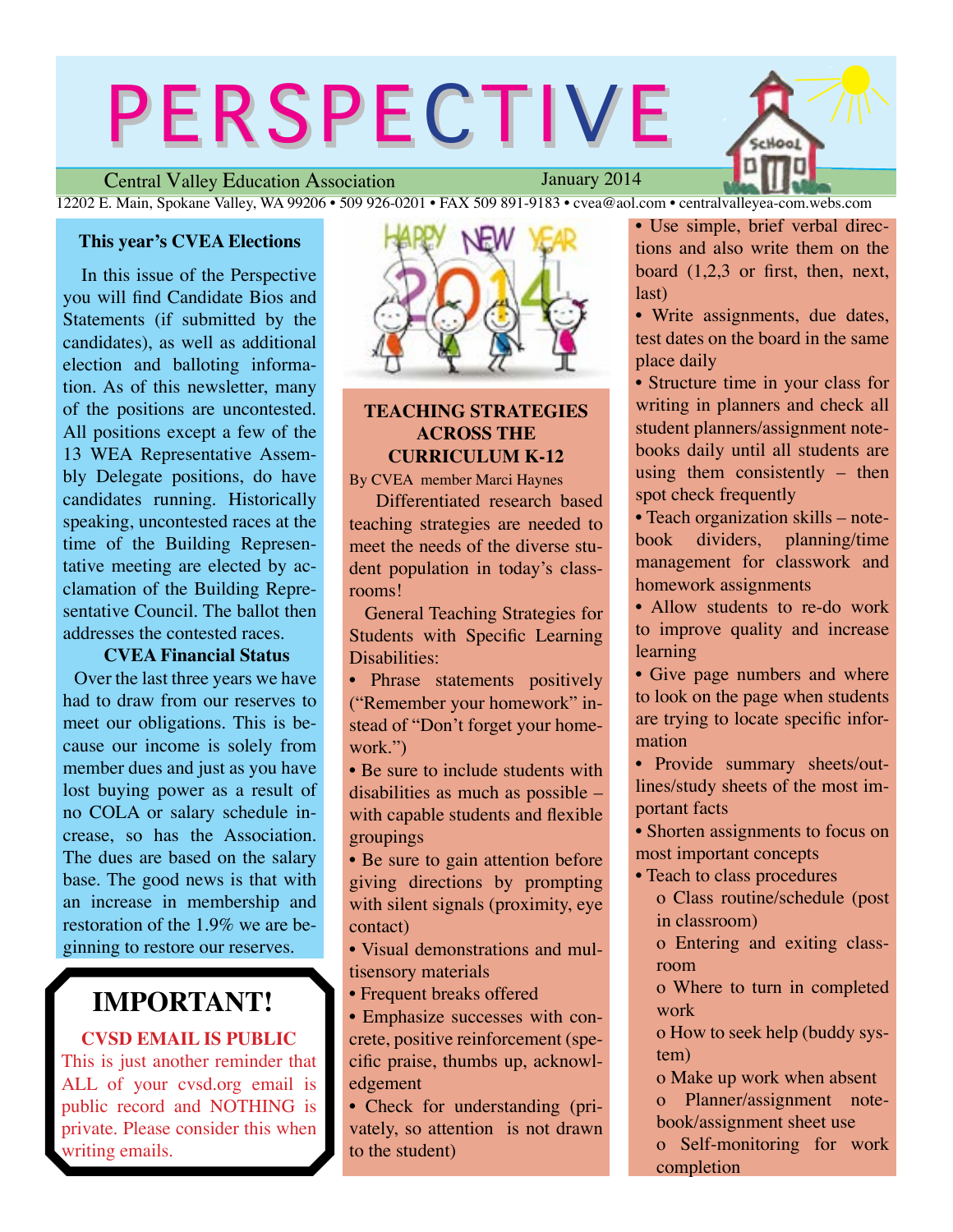

# **Candidate Bios President**

# **Vicki Arnold**

 • CVEA Executive Board Secretary

• CVEA Vice-President

 • CVEA Middle School Executive Board member-at-large

 • NEA Representative Assembly Delegate

 • WEA Representative Assembly Delegate

- Team of 12 (Bargaining)
- Team of 5 (Bargaining)

# **Secretary**

# **Suzanne Smith**

• CVEA Building Representative

# **Danielle Stroe**

• Special Services (Building) Rep

# **High School Executive Board member-at-large**

# **David Smith**

- CVEA Building Representative • CVEA High School Executive
- Board member-at-large (current)

 **•** CVEA Academic Freedom committee

# **Middle School Executive Board member-at-large**

# **Monica Larson**

 **•** CVEA Building Representative • Current Middle School Executive Board member-at-large •WEA Rep Assembly Delegate •NEA Rep Assembly Delegate

- Team of 12 (Bargaining)
- Team of 5 (Bargaining)

# **Elementary Executive Board member-at-large**

# **Keith Hoekema**

- CVEA Building Representative • Current Elementary Executive
- Board member-at-large
- •WEA Rep Assembly Delegate
- Team of 12 (Bargaining)
- Team of 5 (Bargaining)

# **Special Services Executive Board member-at-large**

# **Heather Graham**

- CVEA Building Representative
- Current Special Services Exec-
- utive Board member-at-large
- •WEA Rep Assembly Delegate

# **WEA Representative Assembly Delegate**

# **Wally Watson**

 **•** CVEA Building Representative

 • CVEA Grievance Committee Chair (current)

- CVEA High School Executive Board member-at-large
- CVEA Vice President (current)
- WEA Rep Assembly Delegate

 • WEA Eastern Washington Rep Council

# **Vicki Arnold**

(see above under President)

# **Keith Hoekema**

(see above under Elementary Executive Board member-at-large)

# **Heather Graham**

(see above under Special Services Executive Board member-atlarge)

# **Cheryl Sampson**

 **•** CVEA Team of 12 (bargaining) for two contracts

• CVEA Building Rep for 6 years

• WEA RA - 1 year volunteer, 4 years as delegate

• CVEA Insurance Committee (current)

 • School Nurse representative on WEA ESA task force

 •Testified before the legislature on ESA pay for prior years of service

# **Brad Thew**

 **•** CVEA Building Representative • CVEA WEA Rep Assembly Delegate

 • CVEA NEA Rep Assembly Delegate

# **NEA Representative Assembly Delegate**

# **Brad Thew**

(see above under WEA Represntative Assembly Delegate)

# **Candidate Statements**

# **Vicki Arnold**

**Running for President**

Since 1998 I have been involved in the Association either as a Building Rep or as a member of the Executive Board. After 15 years of union work and 30 years of teaching, I believe this is the next step for me. I believe I am well versed in how a union functions, as well as why we must remain diligent in the union process.

# **Suzanne Smith**

### **Running for CVEA Secretary**

I am honored to have been asked to run for the position of CVEA Secretary. In today's data driven world, the accurate recording and compilation of data is essential to the wellbeing and vitality of any organization. My commitment to accuracy and my highly organized nature can be traced to my service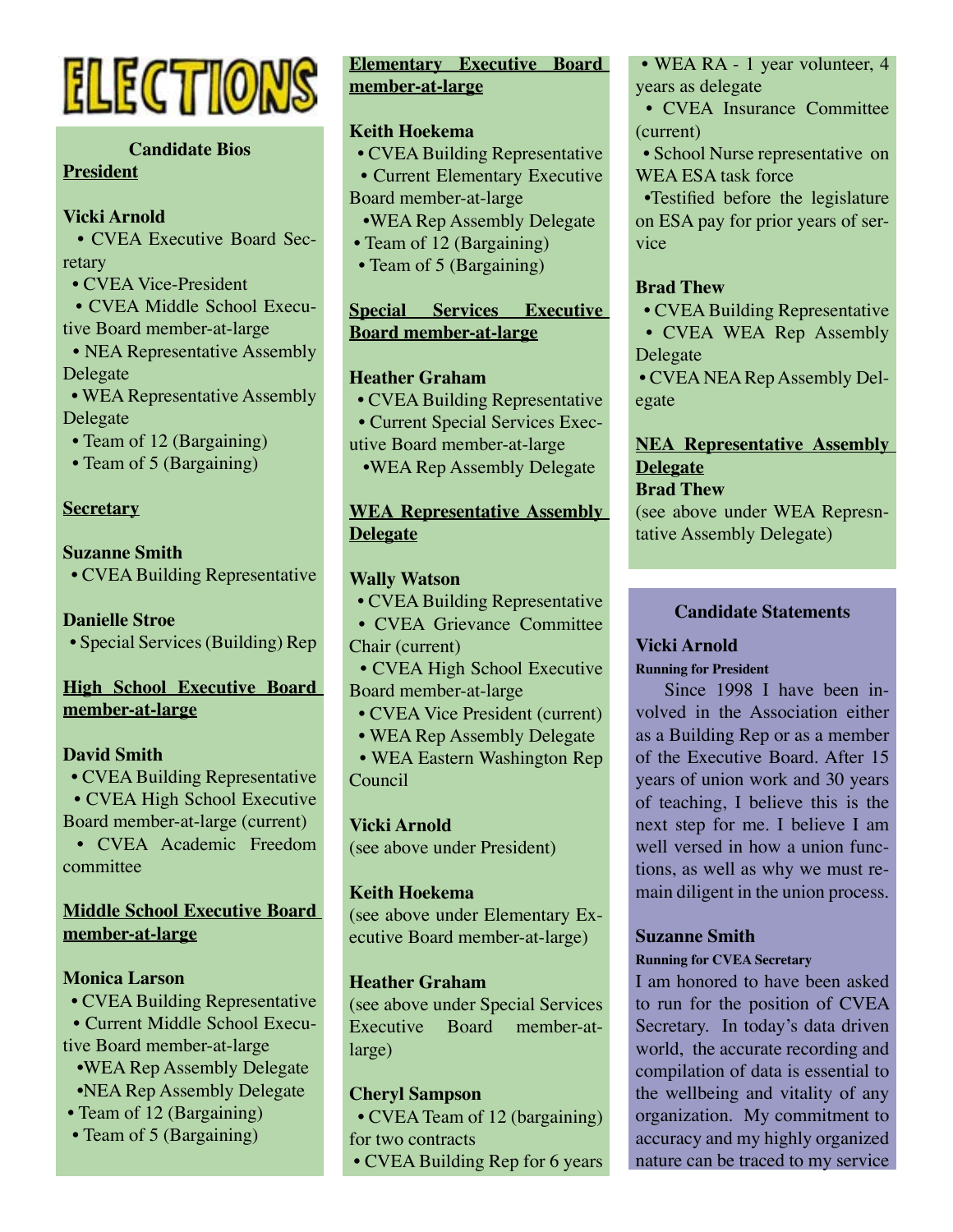in the United States Army Department of Military Intelligence during the Cold War, where I was stationed in what was then West Germany as an Electronics Signal Voice Interceptor. Accurate transcription, notation, and documentation of information was a matter of national security. Today, the accurate transcription, notation, and documentation of CVEA business is a matter of our job security and also leads to improved working conditions for all of us. I am currently in my second year as a building representative for Central Valley High School. I have been teaching Spanish at CV since 2011. Prior to the 2011/2012 school year, I taught Spanish at University HS for seven years where I also coached Knowledge Bowl. I am looking forward to my continued work with our union and would appreciate your vote for CVEA secretary.

### **Danielle Stroe**

### **Running for CVEA Secretary**

My name is Danielle Stroe, and I am running for CVEA secretary for the 2014-2015 school year. I have worked in Central Valley as a school psychologist for the last 7 years. I am also the wife of an educator and the parent of children attending South Pines Elementary and the Early Learning Center. As a school psychologist, I have a broad perspective of the educational system. I must collaboratively work with special educators, general educators, itinerate staff and administrators. Accurate and timely recording of information is an essential part of my duties. I understand the law and can work towards solutions to issues for the benefit of all involved. I also possess quick and flexible thinking. The combinations of these characteristics make me a valuable asset to CVEA and I look forward to continuing to serve you in a new capacity. Thank you for your consideration.

### **Heather Graham**

**Running for CVEA Exective Board Special Services member-at-large**

I believe strongly in providing a voice at Executive Board meeting and at the bargaining table for the intinerant staff in our district. I want to continue to represent this small but important group of people. I would like to attend the WEA Representative Assembly again because I want to represent nurses, PT's, OT's, School Psychologists and SLP's at the state level.

### **David Smith**

**Running for CVEA Executive Board High School member-at-large**

I have served for three years as a building representative for University High School and was recently elected to the position of High School Executive Board Member-At-Large to complete the term of Wally Watson, who is now serving as Vice President. My employment with the Central Valley School District began fifteen years ago when hired to teach English and debate at U-High. I have also taught American government, current world problems, and history in the district's summer school program. Prior to my employment with the district, I taught at the YWCA Transition

School for Homeless Children and was a practicing attorney for ten years.

My appointment as chair of the CVEA Academic Freedom Committee initiated me to union activism. We successfully represented our membership's interests when individuals sought to have Huckleberry Finn removed from the district curriculum and we wrote the CVEA Statement of Principles on Academic Freedom.

I am looking forward to continuing to serve the interests of our membership and appreciate your support.

### **Cheryl Sampson**

### **Running forWEA RA delegate**

 I am in my 19th year as a School Nurse in Central Valley School District. In 2008 I decided that the ESA's (Education Staff Associates - School Nurses, OTs, PTs, SLPs, Psychologists) would benefit from having a voice on the Team of 12 for our contract bargain that year. From that experience I became really interested in how CVEA/ WEA/NEA work. I have been a Building Rep since the 2008-2009 school year, served on the Team of 12 again in 2010, served as the School Nurse representative on a WEA ESA task force, attended the 2009 WEA Rep Assembly as a volunteer, and have gone as a delegate since then. I find the Rep Assemblies fascinating so would like to continue to go as a delegate to the WEA one in April.

### **Brad Thew**

### **Running forWEA RA and NEA RA delegate**

My name is Brad Thew. I am in my third year of teaching secondary Language Arts. I am currently teaching at Central Valley High School where I serve as the debate coach- a job that tends to keep me busy!

I am writing to you as a candidate for the NEA Representative Assembly. I attended last year's RA in Atlanta, and I would appre